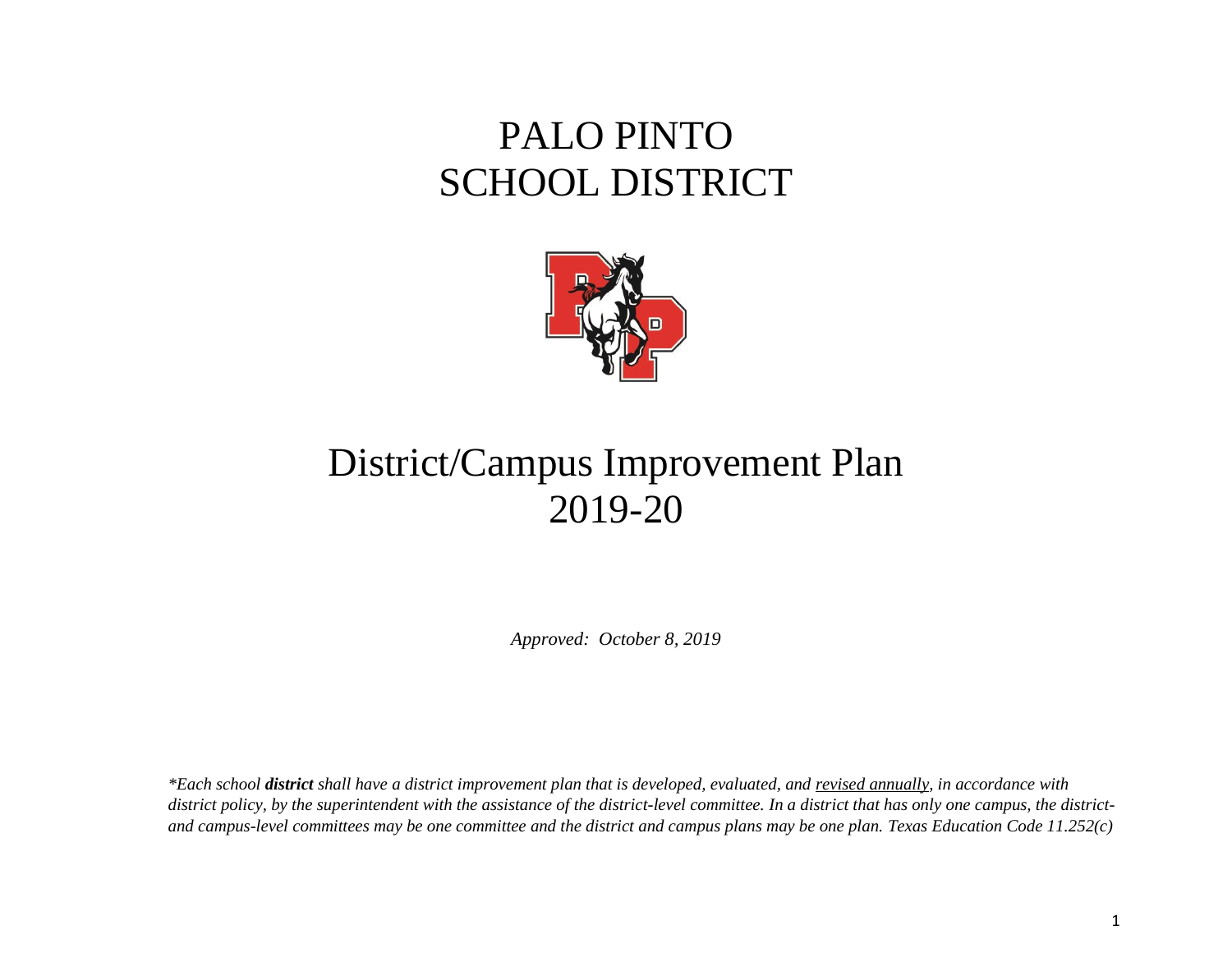#### **Vision:** Educational Excellence

*Mission*: to provide the best of instruction for today and for the future. Our students will be prepared to meet the challenges in their lives.

*Core Beliefs*: Palo Pinto ISD believes…

- In the strength, dignity and uniqueness of the individual: students can learn and should learn and should be challenged to their fullest potential.
- We must operate in a climate of openness and trust in which students, staff, parents, community, and the Board of Trustees feel free to exchange their opinions, feelings, and needs.
- In an endless quest for excellence, in continuous evaluation, accountability, and creative adaptation of personnel, programs, and technology for the benefit of the students.
- In our responsibility to develop a positive and creative environment. The results of this environment will be students and staff who possess high self-esteems, self-responsibility, and strong decision-making skills.
- Our school community must be a unifying force which is flexible to the changes and the needs of the students, parents, community, and school staff.

### *Palo Pinto ISD Board Goals:*

- 1. The District will implement a well-balanced and comprehensive educational program based on individualization and best practices that will provide the resources necessary for all students to meet their full education potential.
- 2. The District will provide appropriate resources to create a safe, secure and caring school environment to support our commitment to academic success.
- 3. The District will exhibit fiscal responsibility and integrity so as to always be good stewards of the public funds and trust while providing quality programs that meet or exceed the needs of all students.
- 4. The District will strive to encourage opportunities for parents and community members to be fully involved partners in education.
- 5. The District will make every effort to recruit, develop, support, recognize and retain highly qualified personnel in every District position.
- 6. The District will continue to advance the appropriate use of technology by students and teachers in pursuit of excellence in learning.
- 7. The District will identify, provide, and support ongoing professional development to support the District mission.
- 8. The District will provide and maintain facilities appropriate for the high level of teaching and learning expected.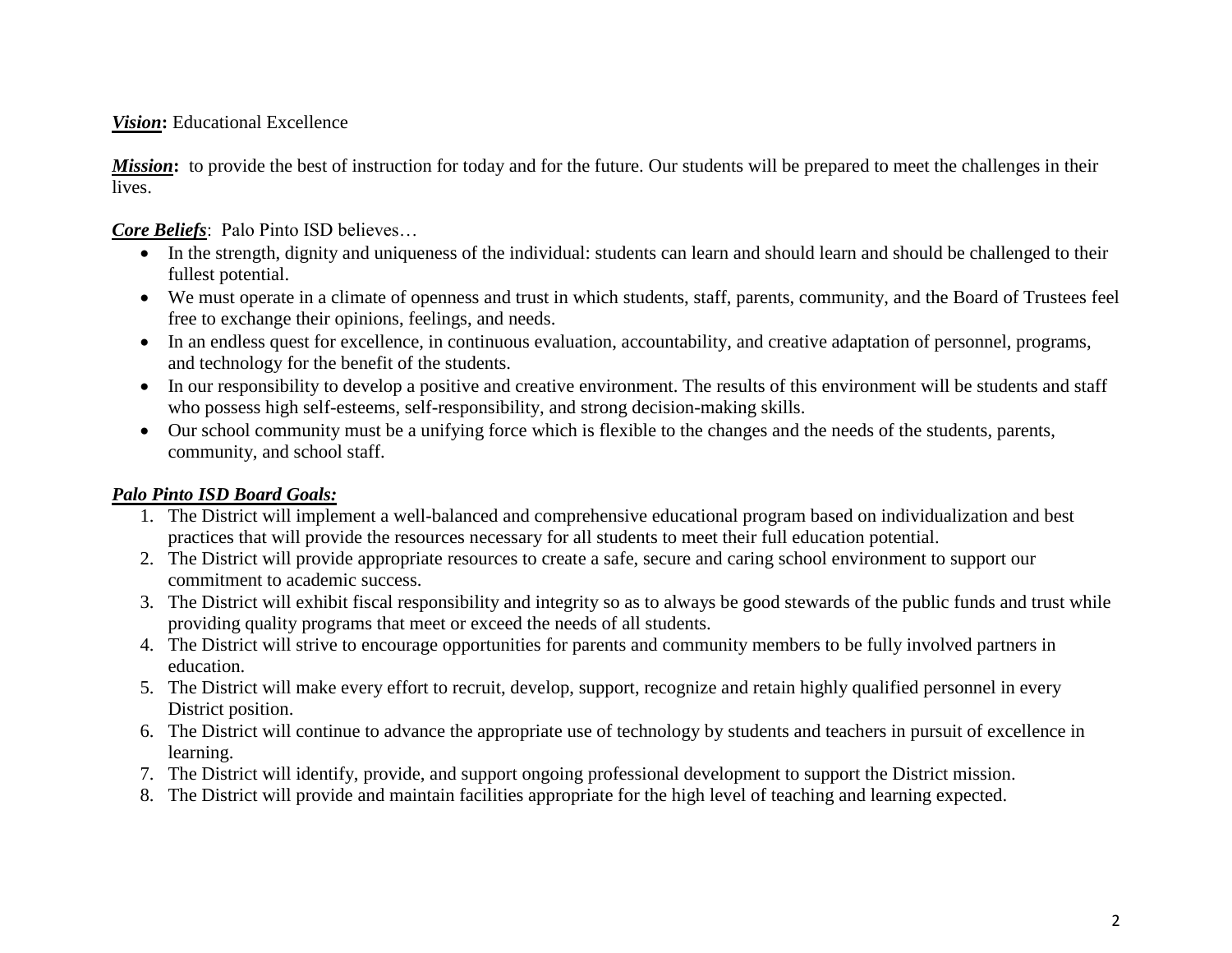#### **Comprehensive Needs Assessment Summary**

*Approved: October 8, 2019*

### *Identified Strengths:*

- Low teacher student ratios
- Teachers committed to student achievement
- Multi-year success on STAAR
- Earned Five Distinction Designations: Comparative Academic Growth; Post-secondary Readiness; Comparative Closing the Gaps; Academic Achievement Math; Academic Achievement ELAR
- Student success with basic technology applications

#### *Identified Areas for Improvement*

From performance data review and teacher/parent/student surveys, the following areas for improvement were identified:

- Professional Development in instructional planning, differentiating instruction, and cooperative learning strategies
- Continued Implementation of Guided Reading in grades PK-2
- Professional Development & Implementation of Higher Order Thinking Skills in Mathematics in grades 3-6
- $\bullet$  Student and Teacher knowledge and use of  $21<sup>st</sup>$  Century Learning and Technology.
- Continued Fine Arts/Enrichment focus in support of student success.
- Continual enrollment of intermediate students through  $6<sup>th</sup>$  grade.

Identified needs will be addressed by providing ongoing staff development for teachers and paraprofessionals. Staff development will also help to retain highly qualified teachers and paraprofessionals.

Palo Pinto School is a Title I, Part A Schoolwide Campus with approximately 63.5% economically disadvantaged students. The following federal fund sources improve our educational program.

| Title I Part A                    | \$46,040 |
|-----------------------------------|----------|
| Title II Part A                   | \$5,080  |
| Title IV Part A                   | \$10,000 |
| <b>Small, Rural Schools Grant</b> | \$8,442  |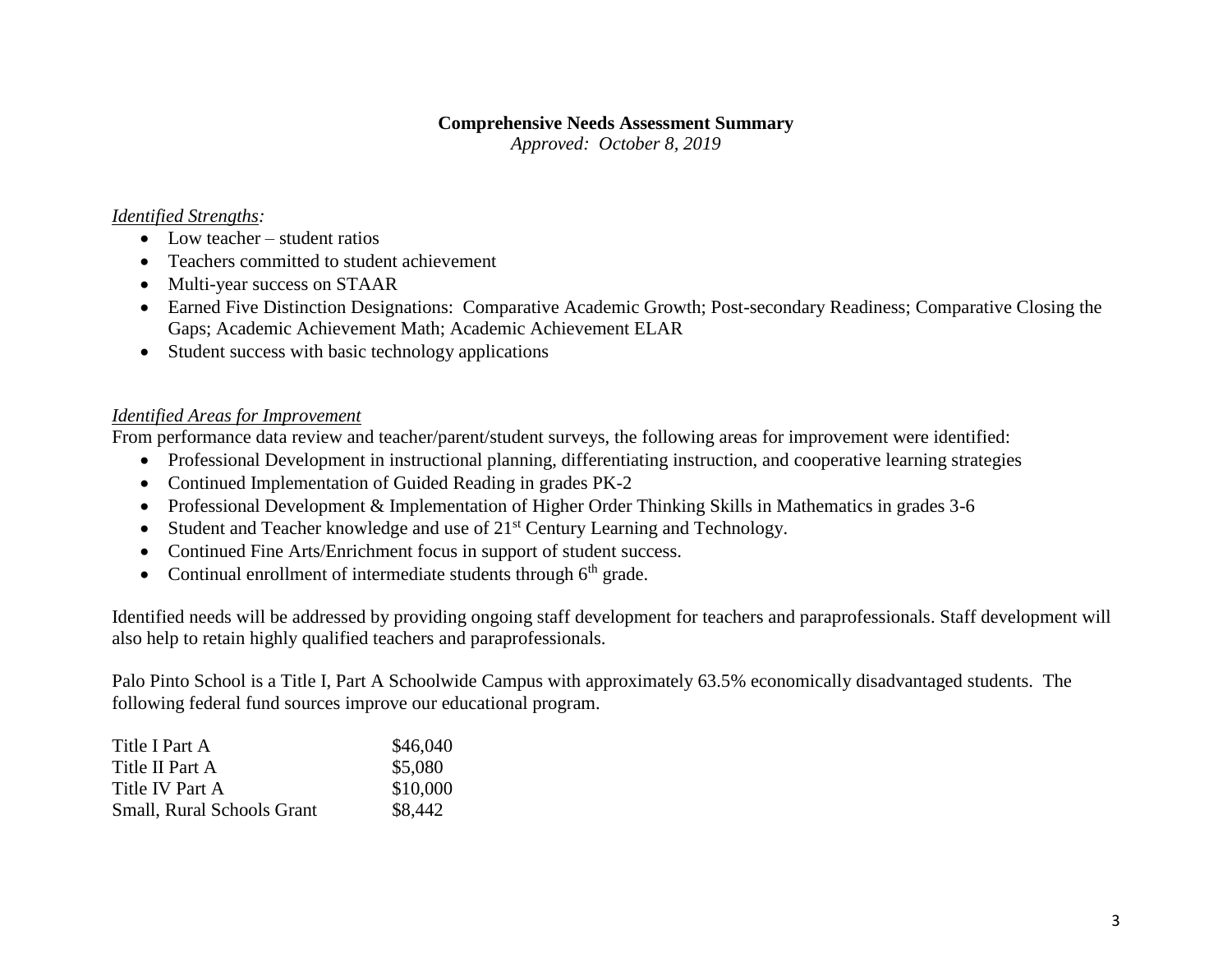#### **Comprehensive Needs Assessment Data Sources:**

Prior year's DIP/CIP & Site-based decision-making committee meeting data

Texas Academic Performance Report (TAPR) data

Domain 1 - Student Achievement data, Domain 2 - Student Progress data, & Domain 3 - Closing the Gaps data, & Distinction Designations data

State of Texas Assessments of Academic Readiness (STAAR) current and longitudinal results, STAAR Progress Measure data

Texas English Language Proficiency Assessment System (TELPAS) results

Benchmark data

Prekindergarten & Kinder-Readiness Data

Race and ethnicity data, including number of students, academic achievement, discipline, attendance, and rates of progress for each group Special Programs data, including number of students, academic achievement, discipline, attendance, and rates of progress for each group Economically Disadvantaged/Non-economically disadvantaged performance, progress, and participation data Special education population, including performance, discipline, progress, and participation data, Section 504 data, Dyslexia data Migrant population, including performance, progress, discipline, attendance, and mobility At-Risk population, including performance, progress, discipline, attendance, and mobility EL data, including academic achievement, progress, support and accommodation needs, race, ethnicity, gender, etc. Response to Intervention (RtI) student achievement data, failure and/or retention rates Attendance rates, Mobility rates, Discipline data, school safety data Staff meeting data, state certified and high-quality staff data, & Teacher/Student Ratio Professional development needs assessment & attendance data, Evaluation(s) of professional development implementation and impact (T-TESS) Parent feedback, Community feedback Capacity and resources data, Budgets/entitlements and expenditures data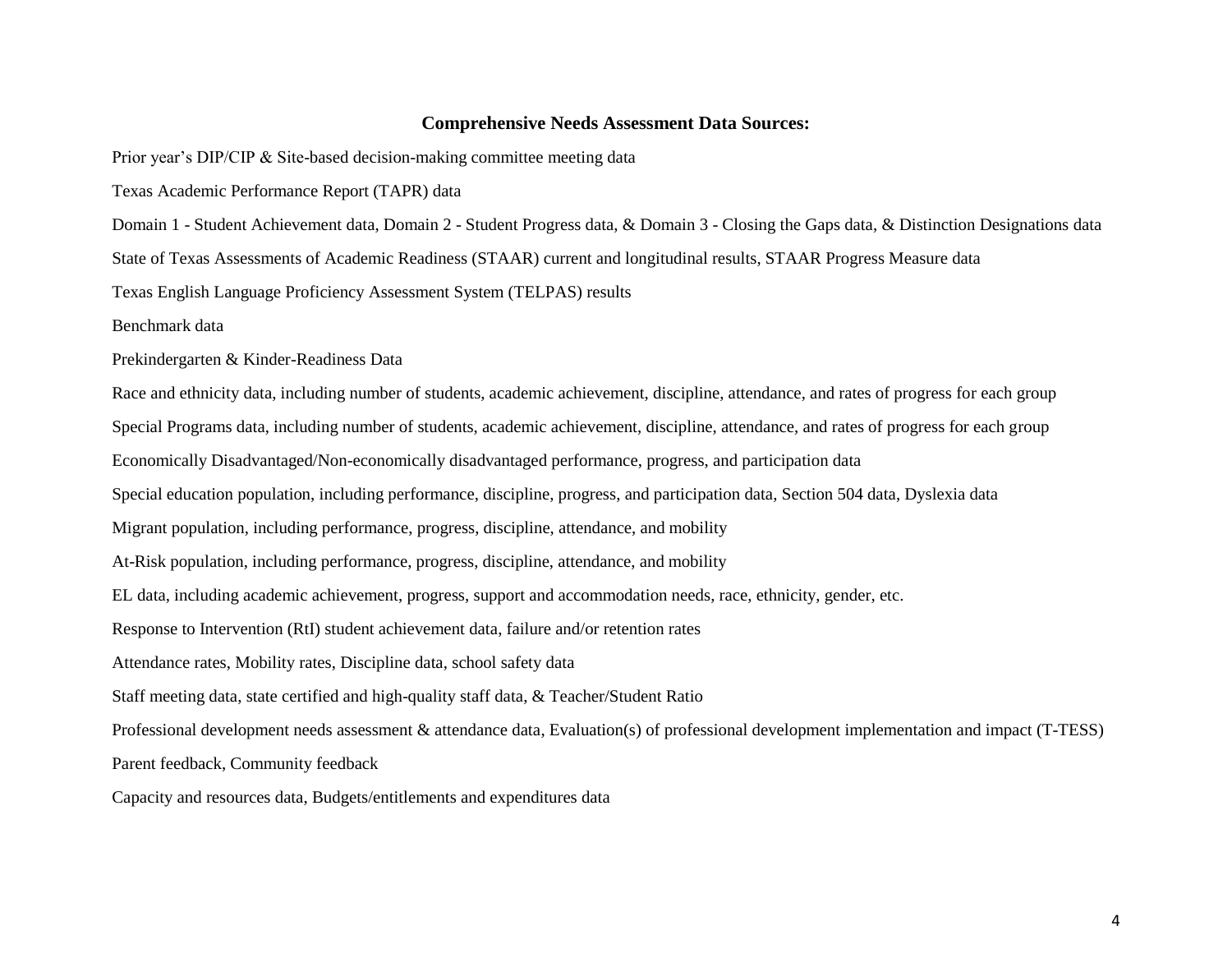#### **Goal 1: The District will implement a well-balanced and comprehensive educational program based on individualization and best practices that will provide the resources necessary for all students to meet their full education potential.**

**Performance Objective 1:** 100% of the students will meet or exceed minimum expectations on the STAAR or a measurable supplemental assessment that identifies student proficiency.

**Evaluation Data Source(s):** PPISD will maintain an A rating for the Student Achievement Domain as measured by the Texas Accountability Rating System, and will continue to earn eligible distinction designations.

**Performance Objective 2:** Students will either make progress or maintain proficiency in both ELA/reading and mathematics from year to year, as measured by STAAR results or other local assessment results.

**Evaluation Data Source(s):** The School Progress Academic Growth scaled score for PPISD will increase from an 88 to 90 by August, 2020 as measured by the Texas Accountability Rating System.

|                                                                                                                                                                                                                                                                        | Person(s)                                  |                                                                                   |                                                                                                                                                                                                                                          |
|------------------------------------------------------------------------------------------------------------------------------------------------------------------------------------------------------------------------------------------------------------------------|--------------------------------------------|-----------------------------------------------------------------------------------|------------------------------------------------------------------------------------------------------------------------------------------------------------------------------------------------------------------------------------------|
| <b>Strategy Description</b>                                                                                                                                                                                                                                            | Responsible                                | <b>Resources</b>                                                                  | <b>Strategy's Expected Result/Impact</b>                                                                                                                                                                                                 |
| Teachers will utilize TEKS-based curriculum for Tier 1 instruction and<br>assessments aligned with the curriculum and approved by the<br>Commissioner to monitor student progress.                                                                                     | Superintendent,<br>Principal &<br>Teachers | State & Local funds                                                               | Teachers can focus more on teaching and learning (rather than<br>materials and resources); implementation of newly adopted<br>ELAR curriculum and aligned resources                                                                      |
| Teachers will regularly monitor student progress (using multiple forms<br>of assessment aligned to the TEKS) to gather data and identify students<br>at risk for academic failure.                                                                                     | Principal &<br>Teachers                    | State/Local Funds;<br>multiple measures of<br>assessments                         | Students will either make progress or maintain proficiency in<br>both ELA/reading and mathematics from year to year                                                                                                                      |
| Provide teachers with time to meet, plan, and work on vertical alignment<br>of instruction (writing program with writing portfolios, review and<br>utilize student data) to make instructional improvements.                                                           | Principal &<br>Teachers                    | Time for staff to meet<br>and plan; dmac &<br>eduphoria                           | Principal & teachers will analyze student data to identify gaps in<br>learning; teachers will have time to plan interventions based upon<br>individual student needs                                                                     |
| Continue to support PK-2 teachers with effective implementation of<br>Guided Reading to ensure students are receiving individualized<br>instruction that builds reading strategies and increases independence                                                          | Principal                                  | Principal time in<br>classrooms; increase<br>number & variety of<br>leveled books | Teachers will be more effective in meeting the needs of diverse<br>learners; increased performance in phonemic awareness, phonics,<br>fluency, vocabulary and comprehension; increased student<br>motivation and interest toward reading |
| Continue to support grades 3-6 teachers with Writing Across the<br>Curriculum (students write in all of their classes, not just language arts)<br>and teaching strategies that enhance higher-order thinking skills, especially<br>in math.                            | Principal                                  | ESC 11 consultants;<br>time for training and<br>in-class support                  | Writing develops students' critical thinking skills and<br>reinforces learning; higher-order thinking skills promote<br>reading and math comprehension and problem-solving skills                                                        |
| Utilize Response to Intervention model; provide differentiated instruction<br>and targeted interventions to identified students in a timely manner; utilize<br>supplemental reading $\&$ math programs to improve student achievement $\&$<br>close instructional gaps | Principal &<br>Interventionist             | Federal/state/local                                                               | Evidence-based activities, strategies, and interventions will<br>improve student outcomes & meet the academic and<br>educational needs of all students                                                                                   |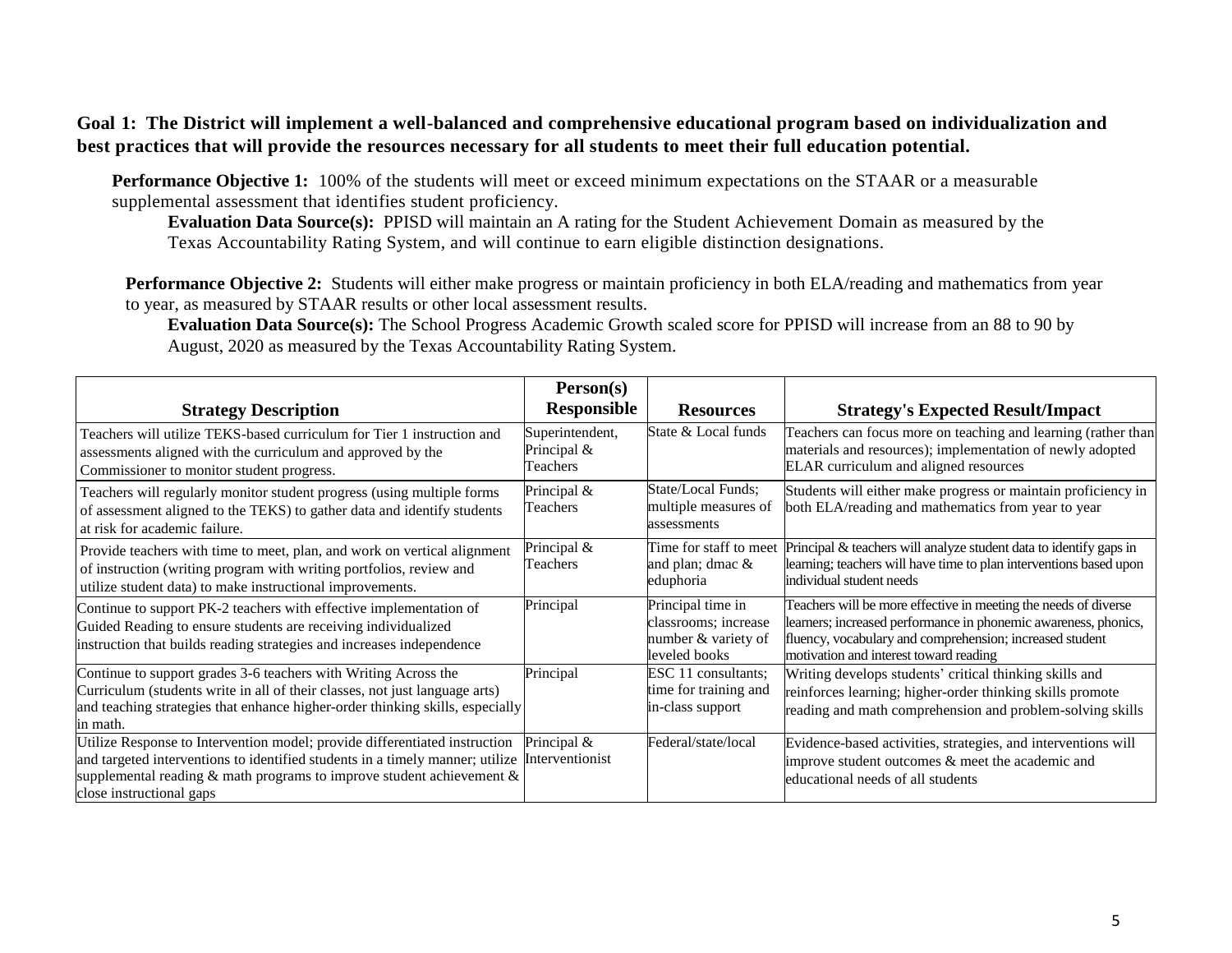|                                                                                                                                                                                                                                                                                      | Person(s)                                          |                                                                     |                                                                                                                                                                                                                                                                        |
|--------------------------------------------------------------------------------------------------------------------------------------------------------------------------------------------------------------------------------------------------------------------------------------|----------------------------------------------------|---------------------------------------------------------------------|------------------------------------------------------------------------------------------------------------------------------------------------------------------------------------------------------------------------------------------------------------------------|
| <b>Strategy Description</b>                                                                                                                                                                                                                                                          | <b>Responsible</b>                                 | <b>Resources</b>                                                    | <b>Strategy's Expected Result/Impact</b>                                                                                                                                                                                                                               |
| Utilize paraprofessionals, Interventionist, and other staff as needed to<br>provide supplemental instruction, interventions, and/or classroom support                                                                                                                                | Superintendent,<br>Principal, &<br>Interventionist | Local/state; Title $1$ ,<br>Title II, Title IV                      | Additional staff ensure that students receive individualized<br>instruction and support as needed to be successful                                                                                                                                                     |
| Provide a full day high-quality prekindergarten program that is<br>developmentally appropriate, multi-sensory and experiential                                                                                                                                                       | Principal & PreK<br>Teacher                        | State and local funds                                               | Students will obtain strong foundational knowledge and<br>skills across 5 primary domains of development and will<br>demonstrate Kinder-readiness                                                                                                                      |
| Add a staff member to implement a Fine Arts Program; provide daily<br>instruction in theater, music, art, and/or technology for all grade levels                                                                                                                                     | <b>Fine Arts Teacher</b>                           | Local/state/federal<br>funds for staff,<br>resources & equipment    | A well-rounded program of instruction will better meet the<br>academic needs of all students; increased student engagement                                                                                                                                             |
| Provide opportunities outside the regular classroom setting to meet the<br>needs of all learners by offering enrichment classes and activities, support<br>and/or sponsor extracurricular activities, clubs, and organizations that<br>provide enhanced experiences for all students | Principal &<br>Teachers                            | State and local funds;<br>Staff, parents, $\&$<br>volunteers        | Students will be encouraged and challenged to meet their full<br>educational potential through increased opportunities such as<br>field trips and involvement in extra-curricular activities such<br>as UIL, Boy Scouts, & Girl Scouts, BOB                            |
| Utilize Destination Imagination to provide hands-on, collaborative and<br>unique educational experiences across seven project-based Challenge<br>types-Technical, Scientific, Engineering, Fine Arts, Improvisational,<br>Service Learning, and Early Learning for advanced learners | Principal &<br>Teachers                            |                                                                     | GT funds; Volunteers   A well-balanced, appropriate curriculum and educational<br>experience will be provided to all students, including students<br>identified as Gifted & Talented; Students will be encouraged<br>and challenged to meet full educational potential |
| Design and implement appropriate compensatory, intensive, or<br>accelerated instruction that enables students to be performing at grade<br>level at the conclusion of the next regular school term.                                                                                  | Principal &<br>Teachers                            | <b>State Comp Ed</b>                                                | Increase in student performance for students identified as at-<br>risk as a result of academic interventions (tutorials, credit<br>recovery, summer school, etc.)                                                                                                      |
| Teachers will meet the needs of all learners, including students with<br>disabilities and students eligible under 504, by providing instructional<br>accommodations & supports based upon individual IEPs and 504 plans.                                                             | Principal &<br>Teachers                            | Palo Pinto County<br><b>Special Education</b><br>SSA; ARD committee | Students with disabilities will be educated in the Least<br>Restrictive Environment; improved student outcomes                                                                                                                                                         |
| Students identified as Limited English Proficient will receive support<br>through certified ESL classroom teacher or ESL pullout program                                                                                                                                             | Principal &<br>Teachers                            | Region 11 Title III<br><b>SSA</b> staff; LPAC<br>committee          | Increase in student performance for students identified as<br>Limited English Proficient                                                                                                                                                                               |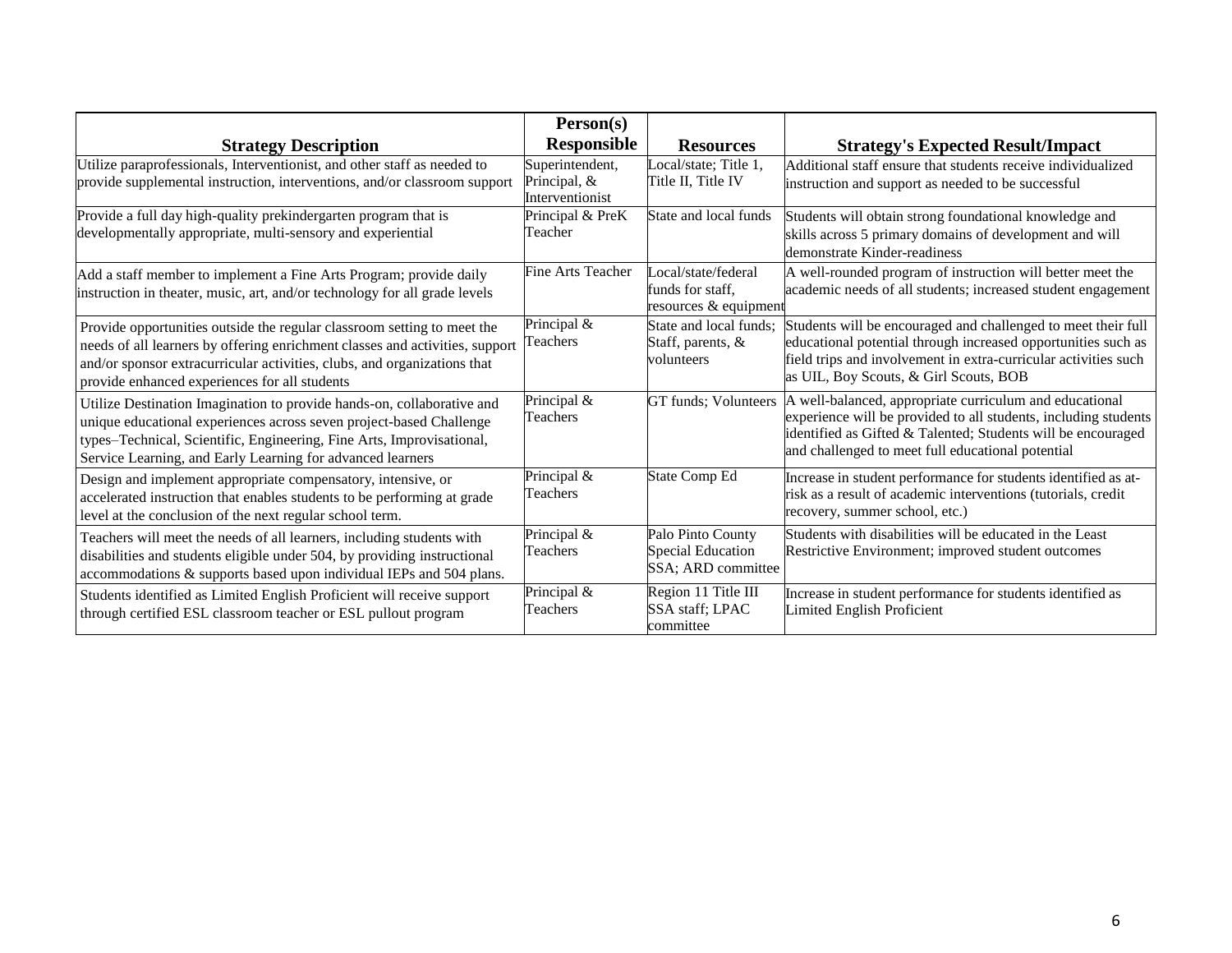#### **Goal 2: The District will provide appropriate resources to create a safe, secure and caring school environment to support our commitment to academic success.**

**Performance Objective 1:** School personnel and community members will work together to ensure a quality and safe school so that students will be educated in learning environments that are safe, drug free, and conducive to learning. **Evaluation Data Source(s):** Student, parents, and staff surveys /annual parent and community evaluation results

| <b>Strategy Description</b>                                                                                                                                                                                                                                                                   | Person (s)<br><b>Responsible</b>           | <b>Resources</b>                                                                           | <b>Strategy's Expected Result/Impact</b>                                                                                                                                                  |
|-----------------------------------------------------------------------------------------------------------------------------------------------------------------------------------------------------------------------------------------------------------------------------------------------|--------------------------------------------|--------------------------------------------------------------------------------------------|-------------------------------------------------------------------------------------------------------------------------------------------------------------------------------------------|
| Implement schoolwide tiered model to prevent & address problem<br>behavior; utilize discipline management techniques as part of<br>progressive interventions for behavior prohibited by the Student Code of<br>Conduct or classroom rules.                                                    | Superintendent,<br>Principal &<br>Teachers | Leadership & staff<br>planning time                                                        | Staff will engage in process to develop and enforce common<br>expectations and consequences; reduced number of student<br>referrals to office for discipline during instructional periods |
| Staff and students (as appropriate) will receive training on social issues<br>such as harassment, sexual abuse/maltreatment of children, conflict<br>resolution, violence prevention and intervention, suicide prevention,<br>bullying, drug use, discipline management, and internet safety. | Superintendent &<br>Principal              | Pecan Valley Centers;<br>Star Council - Drug-<br>Free Communities;<br>Area law enforcement | Students will have access to counseling and will receive services<br>as appropriate; compliance with statutory training requirements<br>for public school employees                       |
| Implement strategies to facilitate effective transitions for students from<br>early childhood programs or home to Pre-K or Kindergarten; from<br>elementary school to next district; for students new to PPISD, students in<br>foster care & students experiencing homelessness               | & Secretary                                | Principal, Teachers, State and local funds                                                 | Students will be provided with immediate enrollment,<br>transportation, additional academic support, and counseling as<br>appropriate.                                                    |
| Implement a coordinated health program to ensure students are<br>participating in moderate to vigorous physical activity for the<br>mandatory number of minutes for physical activity for students.                                                                                           | Principal &<br>Teachers                    | State and local funds                                                                      | Implementation of the Health and Wellness Plan; compliance<br>with requirements for students to participate in moderate to<br>vigorous physical activity                                  |
| Conduct a school safety audit; improve and update school security<br>measures to provide a safe and secure learning environment for<br>students and staff                                                                                                                                     | Superintendent &<br>Principal              | funds                                                                                      | SRSA; State and local Updated crisis management plan, emergency operation plan,<br>and multi-hazard plan; maintain safe and disciplined<br>environment conducive to student learning      |
| Partner/coordinate with local community organizations as needed to provide Superintendent &<br>services such as counseling, school-based mental health programs, and<br>mentoring services, as needed, to students identified as at-risk                                                      | Principal                                  | Pecan Valley Centers;<br><b>STAR Council</b> ; State<br>Comp Ed funds                      | Services will be provided to students and families as<br>appropriate; increase in student performance and attendance                                                                      |
| Continue partnership with Star Council for weekly lessons and/or<br>presentations on a variety of subjects including drugs, tobacco, alcohol,<br>bullying, communication skills, social skills, and character education<br>lessons                                                            | Superintendent &<br>Principal              | Star Council - Drug-<br><b>Free Communities</b>                                            | Improved health and wellness of students and families;<br>improved school culture and climate                                                                                             |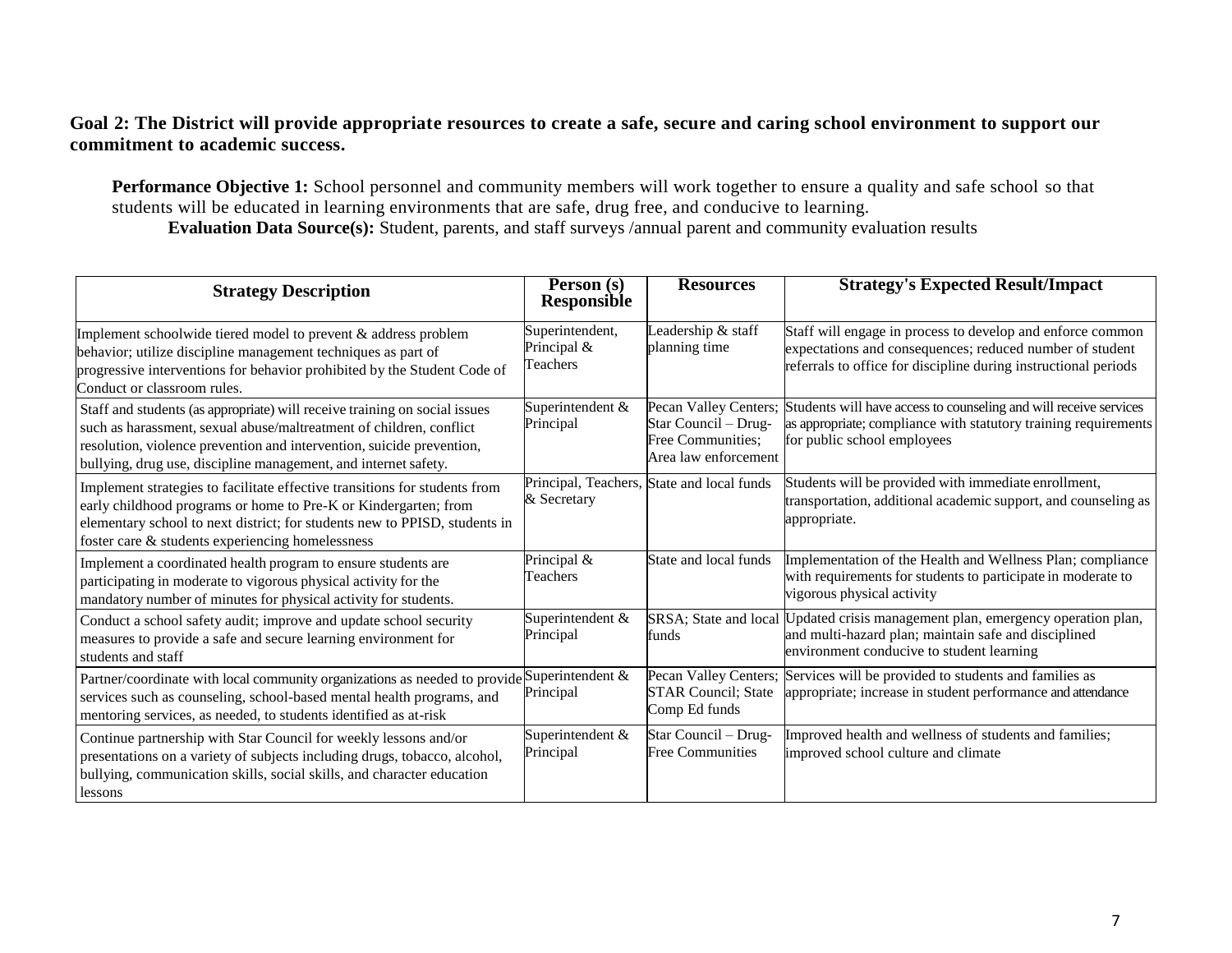#### **Goal 3: The District will exhibit fiscal responsibility and integrity so as to always be good stewards of the public funds and trust while providing quality programs that meet or exceed the needs of all students.**

**Performance Objective 1:** Allocate and use financial resources in the most efficient way possible to improve the quality of education provided to the students and promote good stewardship of taxpayer resources.

**Evaluation Data Source(s):** PPISD will meet or exceed state accountability standards and public reporting requirements.

| <b>Strategy Description</b>                                                                                                                                                                                                                                                                          | Person (s)<br><b>Responsible</b> | <b>Resources</b>                                                         | <b>Strategy's Expected Result/Impact</b>                                                                                                                        |
|------------------------------------------------------------------------------------------------------------------------------------------------------------------------------------------------------------------------------------------------------------------------------------------------------|----------------------------------|--------------------------------------------------------------------------|-----------------------------------------------------------------------------------------------------------------------------------------------------------------|
| Manage financial resources to provide the maximum allocation possible<br>for direct instructional purposes; maintain fiscal compliance.                                                                                                                                                              | Superintendent &<br>School Board | <b>ESC</b> Region 11                                                     | FASRG; local auditor; Maintain fiscal compliance and low-risk status as<br>determined by TEA and local auditor; School FIRST<br>rating; AFR                     |
| Ensure accuracy and integrity of student attendance data (PEIMS data)<br>to inform allocation of Foundation School Program (FSP) and grant<br>funds.                                                                                                                                                 | Superintendent &<br>Principal    | Student Attendance<br><b>Accounting Handbook by TEA</b><br>Region 11 ESC | Maintain fiscal compliance and low-risk status as determined                                                                                                    |
| Provide and/or post financial information reports and share other reports<br>(Accountability, Health & Safety, Governance & Personnel) at each<br>meeting of the Board of Trustees as required.                                                                                                      | Superintendent                   | State and federal<br>guidance                                            | School website will have current postings and information as<br>required by state & federal rules, regulations, and deadlines<br>for district reporting         |
| Conduct an annual Comprehensive Needs Assessment (with students,<br>parents and other members of the community) for the entire school as part<br>of the continuous improvement planning process.                                                                                                     | Principal &<br>Committee         | <b>Business</b><br>Representatives                                       | Parents, Community & Allocation of funds, especial federal funds, will be outlined in<br>DIP/CIP and will meet needs identified by committee                    |
| Follow state and federal guidelines for planning and decision-making<br>with a committee of professional staff, including at least one special<br>education teacher and classroom teachers, as well as parents of students<br>enrolled in district, business representatives, and community members. | Superintendent &<br>Principal    | State and federal<br>guidance                                            | Annual review and revision of the DIP/CIP; annual Board<br>approval of goals and objectives; parents and families will be<br>included in school decision-making |
| Conduct program evaluations to determine impact and effectiveness of<br>programs and initiatives and process reviews to increase learning time and<br>reduce duplication of services and resources.                                                                                                  | Principal &<br>Committee         | <b>Business</b><br>Representatives                                       | Parents, Community & Efficient allocation and use financial resources while<br>improving the quality of education provided to students.                         |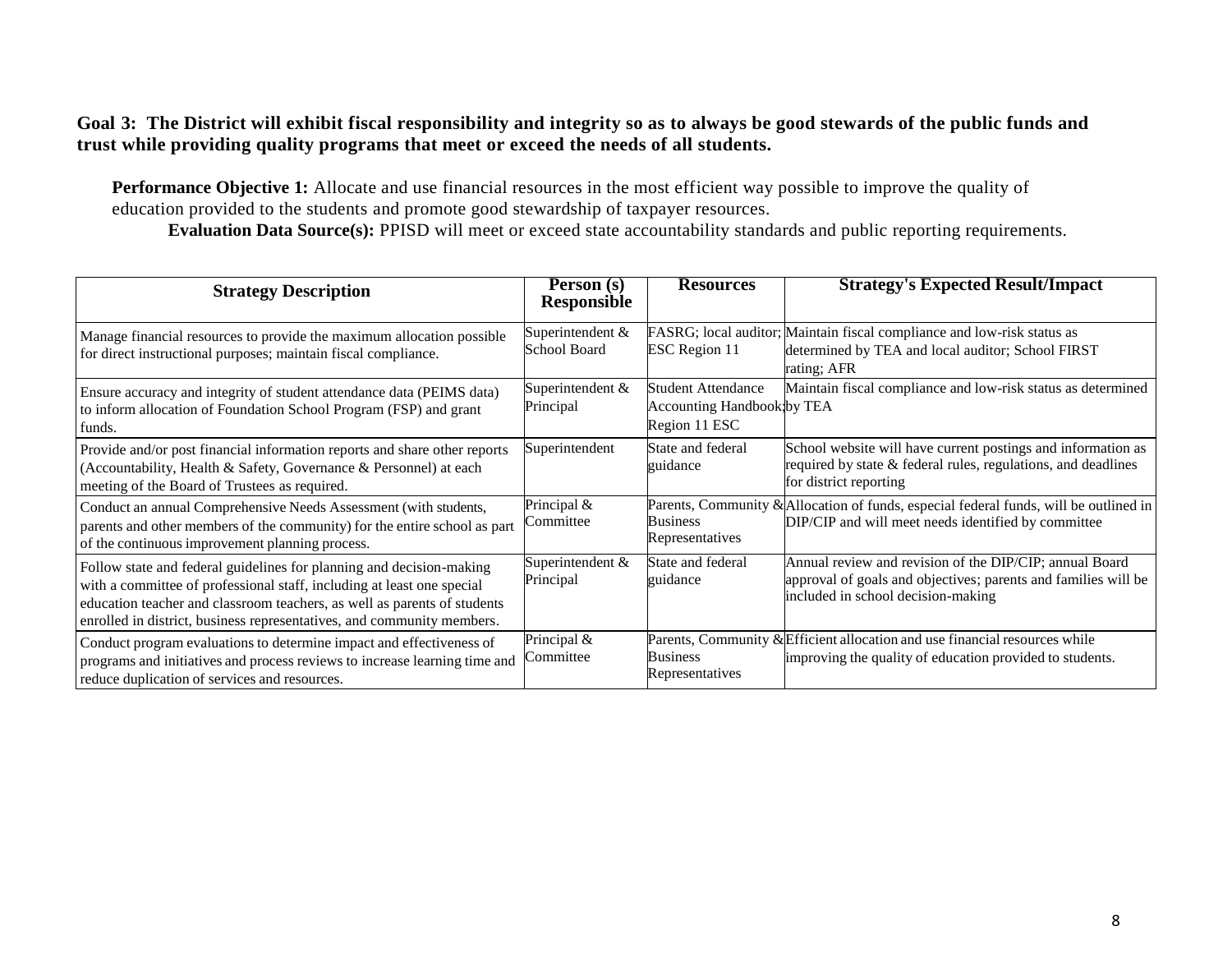#### **Goal 4: The District will strive to encourage opportunities for parents and community members to be fully involved partners in education**.

**Performance Objective 1:** PPISD will conduct outreach to all parents and family members and implement programs, activities, and procedures to promote the involvement of parents and family members for improved student academic achievement.

**Evaluation Data Source(s):** Title I meetings and parent-teacher conferences will be offered on multiple dates with a variety of meeting times as documented by the school calendar and other school-home correspondence.

|                                                                                                                                                                                                                                                                                                                                                           | Person(s)                      |                                      |                                                                                                                                                                                                                                                                               |
|-----------------------------------------------------------------------------------------------------------------------------------------------------------------------------------------------------------------------------------------------------------------------------------------------------------------------------------------------------------|--------------------------------|--------------------------------------|-------------------------------------------------------------------------------------------------------------------------------------------------------------------------------------------------------------------------------------------------------------------------------|
| <b>Strategy Description</b>                                                                                                                                                                                                                                                                                                                               | <b>Responsible</b>             | <b>Resources</b>                     | <b>Strategy's Expected Result/Impact</b>                                                                                                                                                                                                                                      |
| Improve recruitment efforts to involve families as volunteers and<br>audiences at the school or in other locations to support students and<br>school programs.                                                                                                                                                                                            | Principal &<br>Teachers        | State and local funds:<br>staff time | Increased parent and family engagement; more effective<br>family engagement that supports student achievement and<br>success                                                                                                                                                  |
| Offer opportunities and workshops to build parents' capacity to<br>promote effective family engagement that supports student achievement<br>and closes the achievement gap; Survey parents to identify needs                                                                                                                                              |                                | <b>Business</b><br>Representatives   | Principal & Teachers Parents, Community & Parents and families will be provided with information that<br>will encourage engagement with children as a means to<br>increase student achievement.                                                                               |
| Provide a dynamic and informative district website and utilize<br>appropriate social media outlets to inform parents and community of<br>school programs, volunteer activities; opportunities to provide input and<br>parent and family engagement opportunities.                                                                                         | Principal &<br>Teachers        | State and local funds                | Increased attendance and involvement at events such as Meet<br>the Teacher, Grandparents' Day, Parent Teacher Conferences,<br>Veterans Day, fall festival, field day, Thanksgiving Dinner, &<br>Mothers' Day Luncheon, etc.                                                   |
| The campus improvement plan will be regularly monitored and revised<br>as necessary based on student needs to ensure all students are provided<br>opportunities to meet the challenging state academic standards.                                                                                                                                         | Principal &<br>Committee       | <b>Business</b><br>Representatives   | Parents, Community & $CIP$ will delineate instructional methods for addressing needs<br>of student groups not achieving full potential as well as<br>methods for addressing needs of students for special<br>programs.                                                        |
| Involve parents and families in an organized, ongoing, and timely way,<br>in the planning, review, and improvement of parent and family<br>engagement policies, school-parent compacts, and parent and family<br>engagement plans and program evaluations. Parents will be offered<br>flexible meeting times, such as meetings in the morning or evening. | Principal &<br>Committee       | <b>Business</b><br>Representatives   | Parents, Community & The School-Parent compact and the Parental Involvement<br>Program will be reviewed annually with the input of parents.<br>Parents will have access to the Student Handbook, Code of<br>Conduct, Parent Involvement Policy, and School-Parent<br>Compact. |
| Identify strategies to lower barriers to participation by parents in campus<br>and district decision-making. Parents will have multiple avenues to give<br>feedback through evaluations, communication with the principal,<br>attendance and feedback given at meetings.                                                                                  | Principal &<br>Committee       | <b>Business</b><br>Representatives   | Parents, Community & Increase in parents willing to engage in the continuous<br>improvement process; increased survey participation;<br>additional parent feedback regarding programs and planning.                                                                           |
| Parents and families will be informed of their child's progress in the<br>following ways: parent-teacher conferences (formal and informal,) report<br>cards & progress reports, and phone calls and written communication.<br>The school will offer flexible meeting times for parents.                                                                   | Principal & Teacher Staff time |                                      | Parents will receive relevant data on attendance, behavior, and<br>academic progress and performance of their child.                                                                                                                                                          |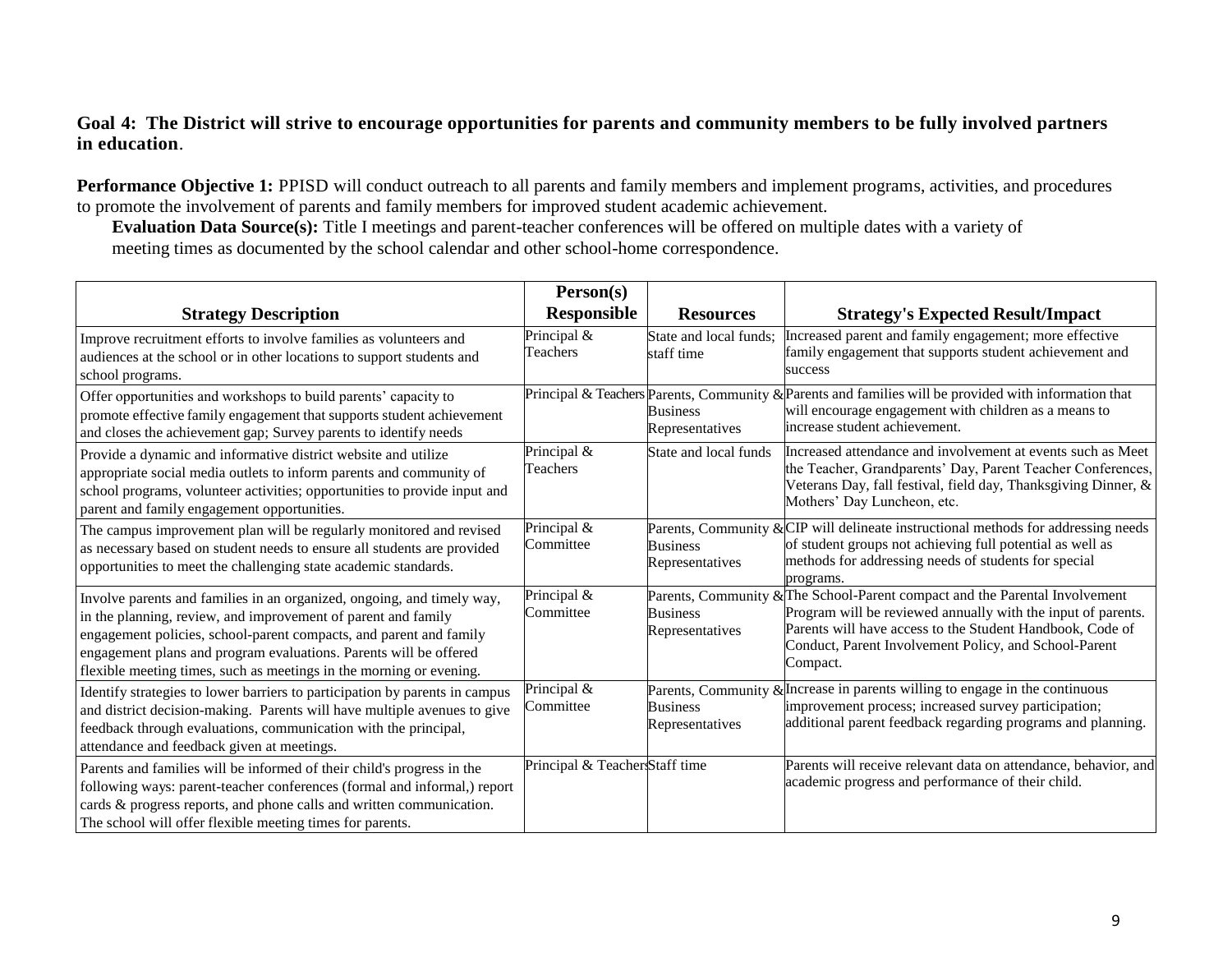### **Goal 5: The District will make every effort to recruit, develop, support, recognize and retain highly qualified personnel in every District position.**

**Performance Objective 1:** Develop and support staff in every district position; promote retention of staff in every district position.

**Evaluation Data Source(s):** Staff retention & turnover rates

| <b>Strategy Description</b>                                                                                                                                                                                         | Person (s)<br>Responsible                   | <b>Resources</b>                         | <b>Strategy's Expected Result/Impact</b>                                                                                                                                 |
|---------------------------------------------------------------------------------------------------------------------------------------------------------------------------------------------------------------------|---------------------------------------------|------------------------------------------|--------------------------------------------------------------------------------------------------------------------------------------------------------------------------|
| Recruit and hire highly effective teachers                                                                                                                                                                          | Superintendent                              | State, Local                             | Increase in student performance for all student groups;<br>increase in number of students meeting grade level<br>expectations in all grades and content areas            |
| Utilize the T-TESS $&$ T-PESS evaluation system as designed to promote<br>professional growth at all levels of the organization.                                                                                    | Superintendent<br>& Principal               | Training & time<br>for conferences       | Teachers will create an individual improvement plan through<br>T-TESS                                                                                                    |
| Principal will mentor and/or ensure mentorship for inexperienced<br>teachers and will ensure all teachers have support in meeting the needs<br>of diverse learners.                                                 | Principal &<br>Teachers                     | Training & time                          | Low-income and minority students will not be taught at<br>disproportionate rates by ineffective, inexperienced, and/or<br>out-of-field teachers; improved T-TESS ratings |
| Meet identified needs of teachers such as providing on-site instructional<br>coaching, promoting opportunities for teachers to attend content-based<br>PD and/or collaborate with professionals teaching elsewhere. | Principal                                   | fees; state and local<br>funds: Title II | Region 11 consultant Teachers will have access to ongoing professional<br>development based upon needs; improved T-TESS ratings                                          |
| Conduct team-building activities during back-to-school staff development;<br>monthly birthday luncheons $\&$ other activities throughout the year to honor<br>and recognize all staff                               | Superintendent,<br>Principal, &<br>Feachers | Local, PTO                               | Increased staff retention; improved school<br>culture/climate                                                                                                            |
| Utilize personalized strategies to retain high performing staff (leadership<br>opportunities, recognition, and/or financial reward, as appropriate)                                                                 | Superintendent<br>& Principal               | Local, state, &<br>federal               | Increased staff retention; improved school culture/climate                                                                                                               |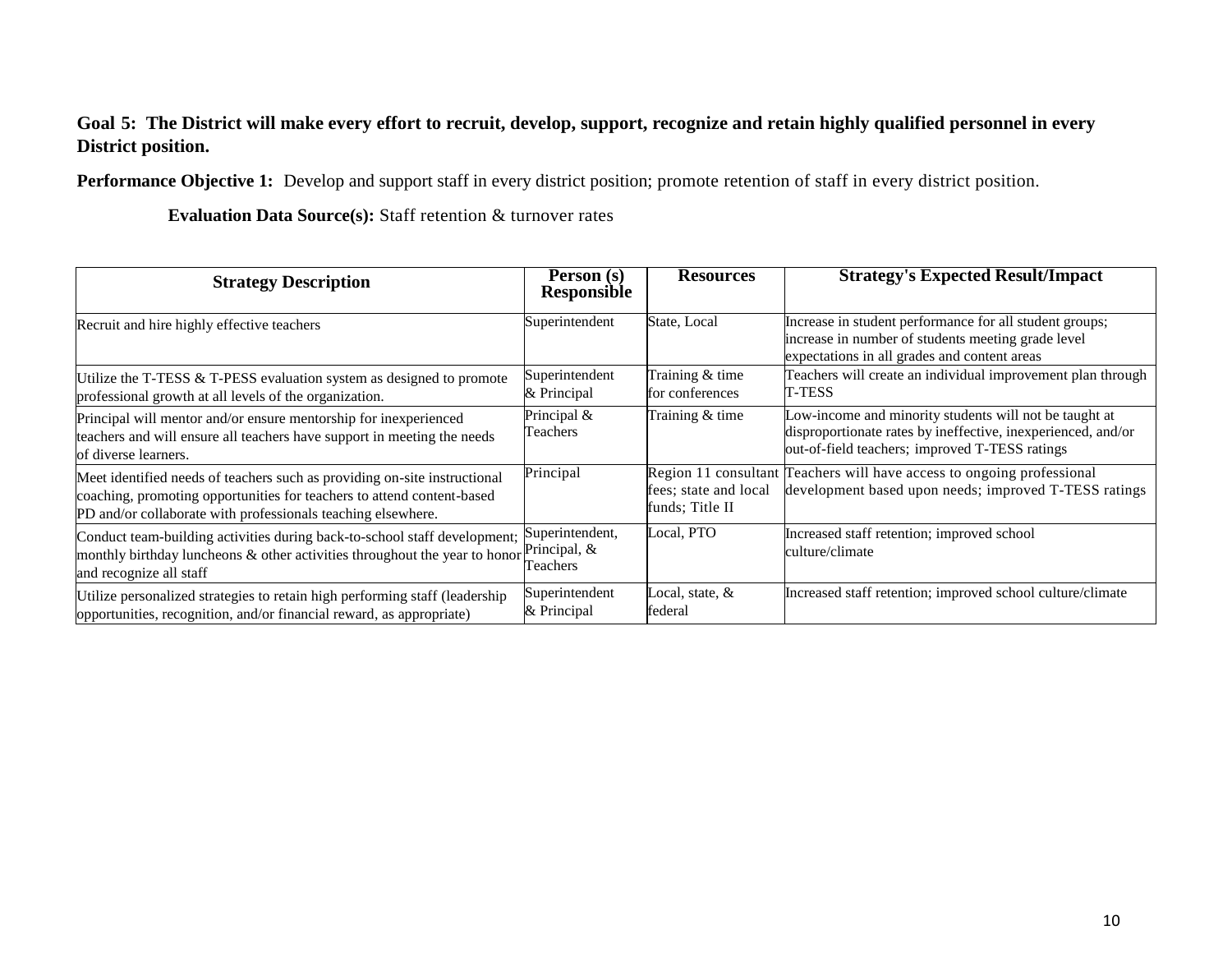#### **Goal 6: The District will continue to advance the appropriate use of technology by students and teachers in pursuit of excellence in learning.**

**Performance Objective 1:** Instructional technology will be updated over time to ensure all classrooms have working technology hardware and staff utilize technology to enhance instruction, personalize student learning and develop problem-solving skills.

**Evaluation Data Source(s):** T-TESS ratings; Technology Inventory

| <b>Strategy Description</b>                                                                                                                                                                                            | Person (s)<br><b>Responsible</b> | <b>Resources</b>           | <b>Strategy's Expected Result/Impact</b>                    |
|------------------------------------------------------------------------------------------------------------------------------------------------------------------------------------------------------------------------|----------------------------------|----------------------------|-------------------------------------------------------------|
| Maintain and enhance the technology infrastructure with a focus on 1-                                                                                                                                                  | Superintendent &                 | State/Local/Federal        | Teachers and students will have updated resources (document |
| to-1 computing and web 2.0 applications                                                                                                                                                                                | Principal                        | <b>SRSA</b>                | cameras, projectors, mobile computers, tablets, etc.)       |
| Align curriculum with technology resources $\&$ utilize supplemental                                                                                                                                                   | Superintendent &                 | State/Local/Federal        | Integration of technology in instruction to increase        |
| digital resources such as Discovery Education digital resources.                                                                                                                                                       | Principal                        |                            | effectiveness of student learning                           |
| Utilize age-appropriate software in classrooms and lab: Lone Star                                                                                                                                                      | Principal &                      | State/Local                | Increased student engagement; students will                 |
| Learning, Pearson Realize, Renaissance Place, STEMscopes.                                                                                                                                                              | Teachers                         | <b>SRSA</b>                | develop computer literacy skills                            |
| Provide supplemental academic programs to improve student achievement<br>in core academic areas (Pearson Realize, Renaissance Place, STEMscopes, & Principal<br>Think Central, Study Island, Think Through Math, etc.) | Superintendent                   | Local/State and<br>Title I | Improved student performance; increased student engagement  |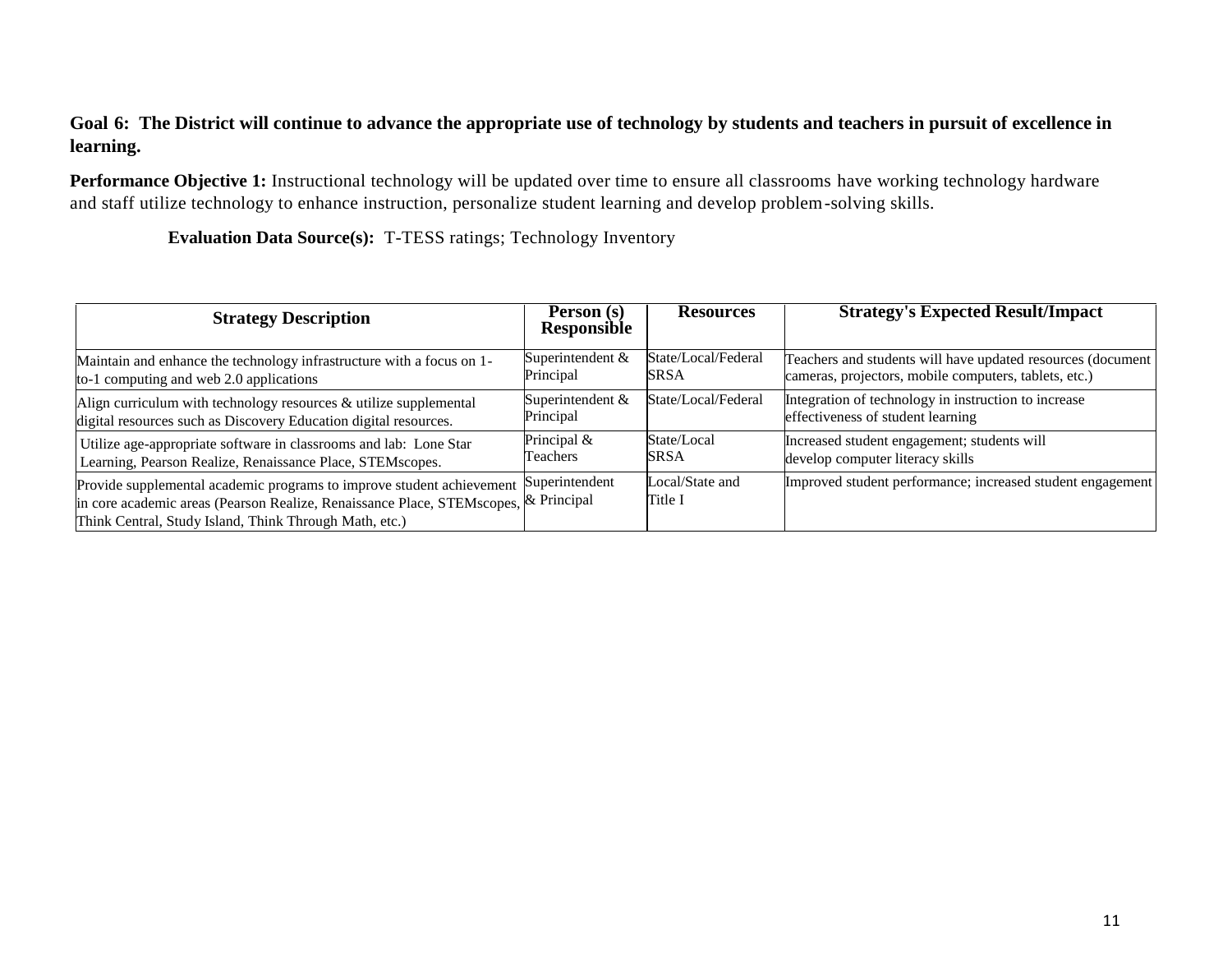#### **Goal 7: The District will identify, provide, and support ongoing professional development to support the District mission.**

**Performance Objective 1:** Support and enhance the knowledge and skills of current staff with job-embedded professional learning throughout the school year in a variety of platforms.

**Evaluation Data Source(s):** 100% of teachers will be rated proficient or above on all dimensions of T-TESS; student performance will increase.

| <b>Strategy Description</b>                                                                                                                                                                                       | Person (s)<br><b>Responsible</b> | <b>Resources</b>                     | <b>Strategy's Expected Result/Impact</b>                                                                                                             |
|-------------------------------------------------------------------------------------------------------------------------------------------------------------------------------------------------------------------|----------------------------------|--------------------------------------|------------------------------------------------------------------------------------------------------------------------------------------------------|
| District personnel, school trustees, and parents will participate in continual<br>personal and professional growth opportunities through a variety of<br>platforms, including job-embedded professional learning. | Superintendent &<br>School Board | State, Local<br>TASA/TASB            | Administration will attend PD (including conferences,<br>conventions); Board members will meet school board training<br>requirements required by law |
| Provide high-quality ongoing training to ensure staff are knowledgeable<br>in their content area, use current research-based instructional strategies,<br>and practice ongoing effective assessment methods.      | Superintendent &<br>Principal    | State, Local; Title II;<br>Region 11 | Individualized professional development plans are<br>developed and implemented to support all staff                                                  |
| Provide PD to ensure staff keep abreast of creative or innovative<br>techniques in instruction to improve student learning (cooperative learning <sup>th</sup><br>and student engagement)                         | Superintendent &<br>Principal    | State, Local;<br>Region 11           | Increased student engagement & performance;<br>improved T-TESS ratings                                                                               |
| Continue utilization of the Fundamental Five: The Formula for Quality<br>Instruction approach and provide support for teachers, as needed, to ensure<br>effective implementation                                  | Principal                        | Principal time in<br>classrooms      | Teachers will use five practices to dramatically improve<br>instructional rigor and relevance, and student performance                               |
| Support teachers via ongoing observation/feedback, data meetings,<br>modeling, and job-embedded feedback loops                                                                                                    | Principal                        | Principal time in                    | Consistent walkthroughs and T-TESS implementation will<br>classrooms; Region 11 ensure the continuous improvement of instruction                     |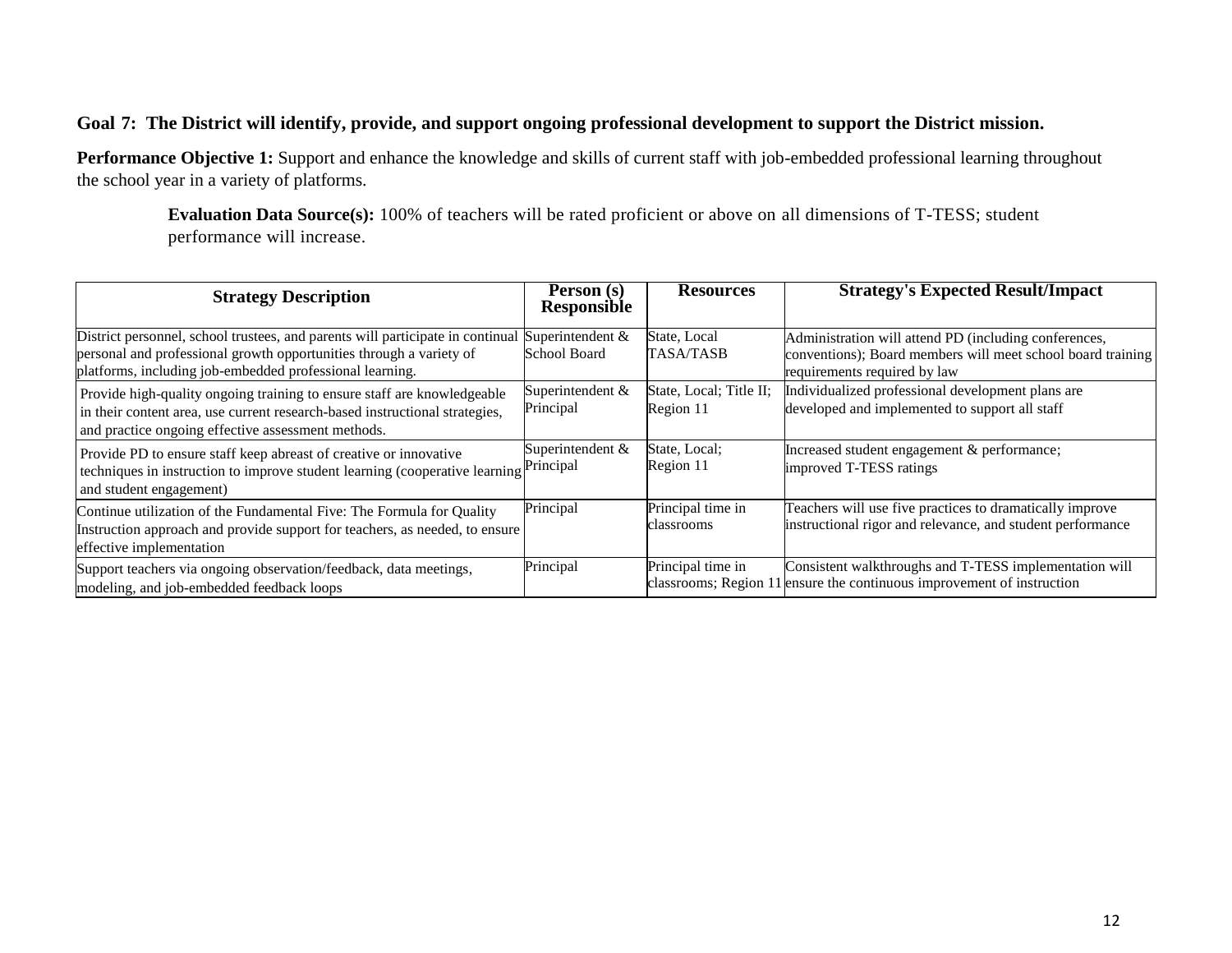## **Goal 8: The District will provide and maintain facilities appropriate for the high level of teaching and learning expected.**

| <b>Strategy Description</b>                                                                                                                                     | Person (s)<br><b>Responsible</b>               | <b>Resources</b> | <b>Strategy's Expected Result/Impact</b>                                                            |
|-----------------------------------------------------------------------------------------------------------------------------------------------------------------|------------------------------------------------|------------------|-----------------------------------------------------------------------------------------------------|
| Conduct an annual facilities needs assessment and instructional needs<br>assessments to determine availability of resources to meet current and<br>future needs | Superintendent $&$<br><b>Board of Trustees</b> | Local            | Growth plans and results from facilities needs assessments                                          |
| Continue to monitor and modify facility according to student growth plans Superintendent $\&$<br>and facility needs assessment                                  | <b>Board of Trustees</b>                       | Local            | Facilities and resources will be updated as<br>appropriate to meet instructional needs of students. |
| Continue to upgrade facilities and equipment to provide students the<br>resources needed to succeed.                                                            | Superintendent $&$<br><b>Board of Trustees</b> | Local            | Ongoing maintenance and enhancements to ensure student and<br>staff safety and security             |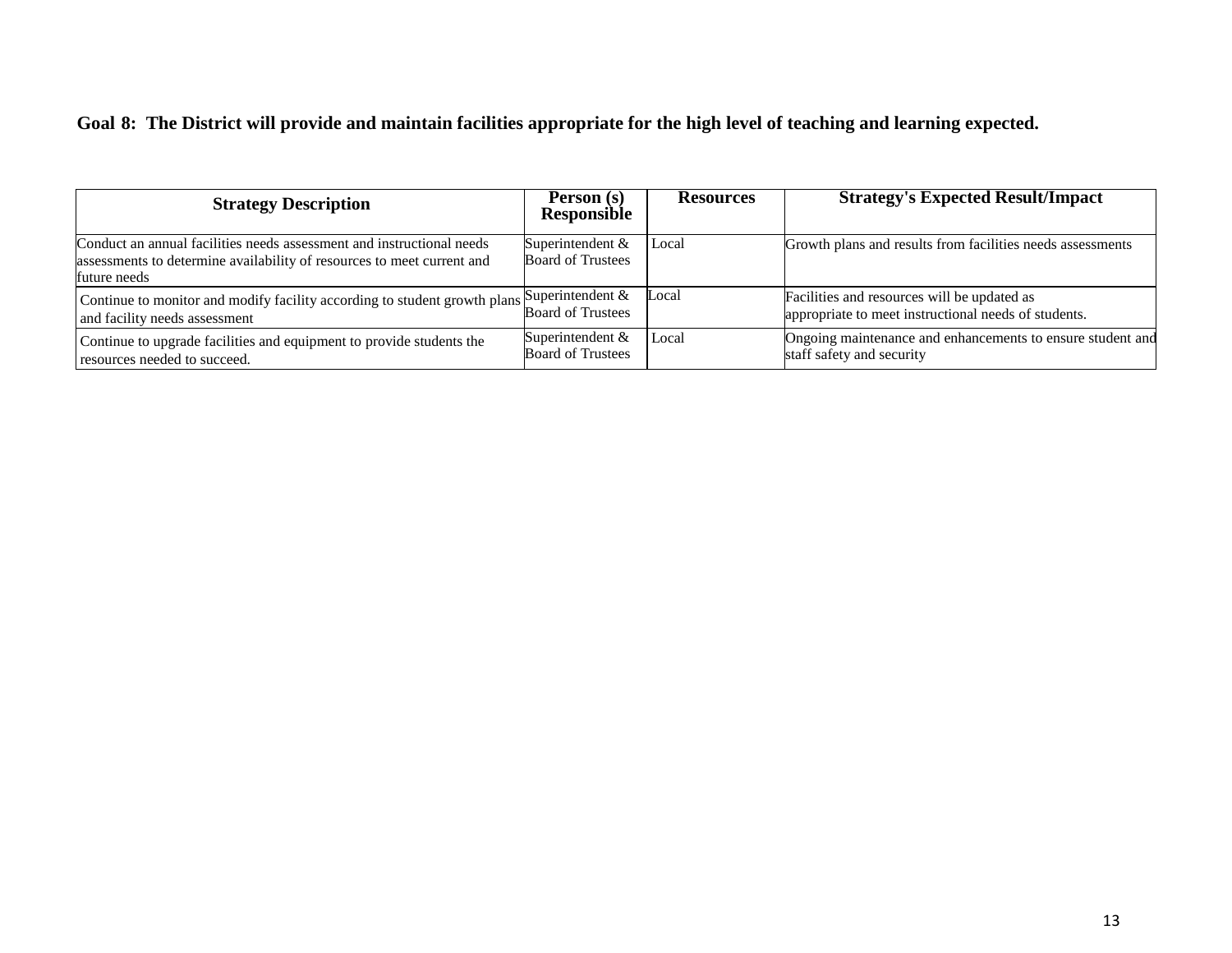| 2019-2020 Site Based Decision Making Team |  |  |  |  |  |
|-------------------------------------------|--|--|--|--|--|
|-------------------------------------------|--|--|--|--|--|

| <b>Name</b>                                 | <b>Position/Role/Title</b>     |
|---------------------------------------------|--------------------------------|
| <b>Wendell Barker</b>                       | Superintendent; Non-teaching   |
| <b>Natalie Rogers</b>                       | Principal; Non-teaching        |
| Gayle Taylor                                | Teacher                        |
| Glenda Valencia                             | Teacher                        |
| Sarah Connelly                              | Teacher                        |
| Skye Dorr                                   | Parent                         |
| Terri Hunter                                | Parent                         |
| <b>Madge Patterson</b>                      | <b>Community Member</b>        |
| Cindy Beaty                                 | <b>Community Member</b>        |
| Haley Blackmon, All Star Athletics & Bakery | <b>Business Representative</b> |
| Lynette Babcock, Ag Extension               | <b>Business Representative</b> |
|                                             |                                |